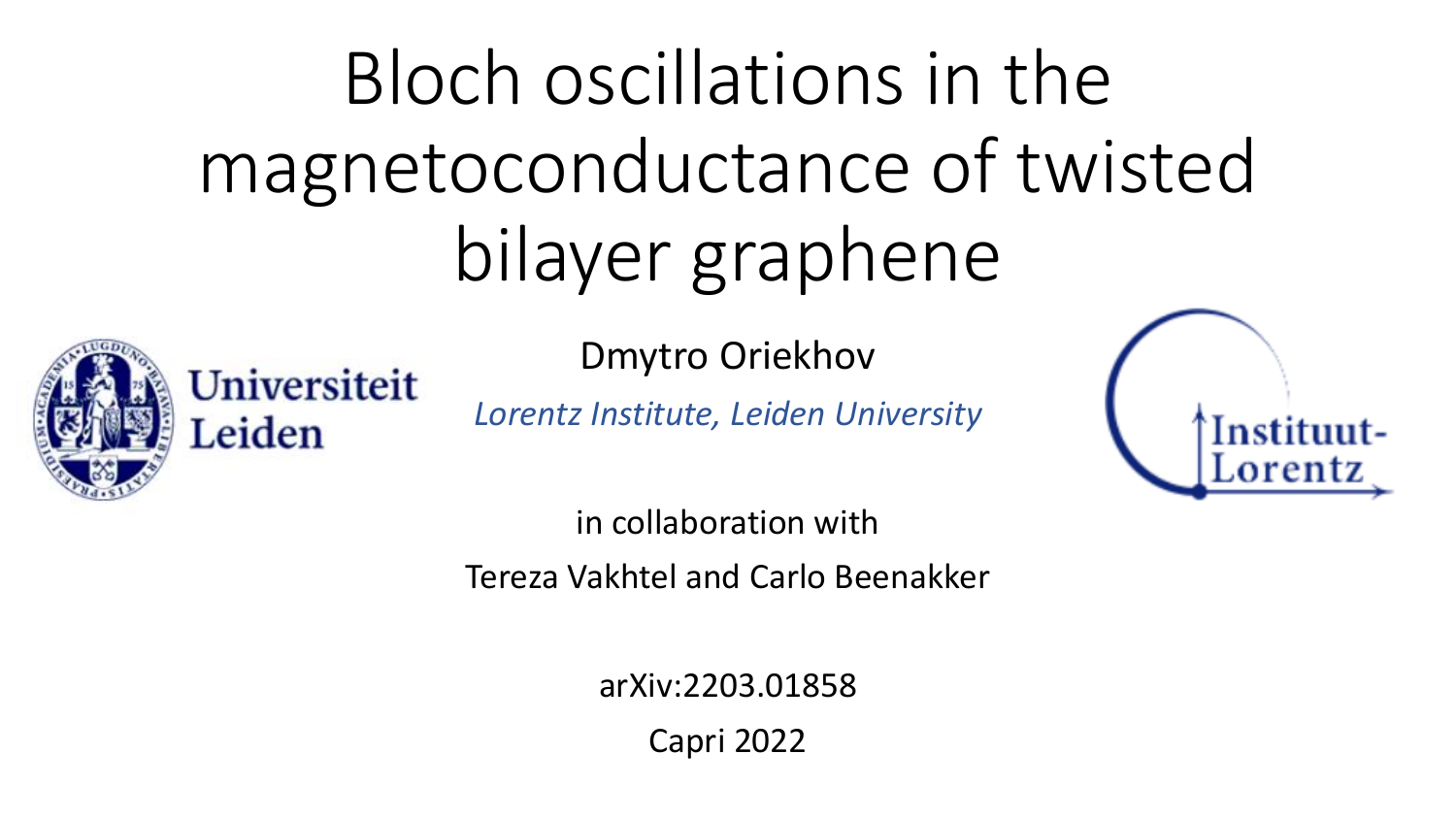#### Minimally twisted bilayer graphene

• …

- Twist angle  $\Theta \ll 1^{\circ}$  ( $\Theta \sim 0.1^{\circ}$ )
- Lattice relaxes to triangle domains of AB / BA stacking
- Topologically protected helical states in AB|BA domain walls
- Length of domain walls = Moire unit length ' $a'$
- Sh. Huang et. al., PRL 121, 037702 (2018)
- P. Rickhaus et. al., Nano Lett. 18, 6725 (2018)
- S. G. Xu, et. al., Nature Comm. 10, 4008 (2019)
- C. De Beule, et. al., PRL 125, 096402 (2020)







#### Lattice **Band structure**

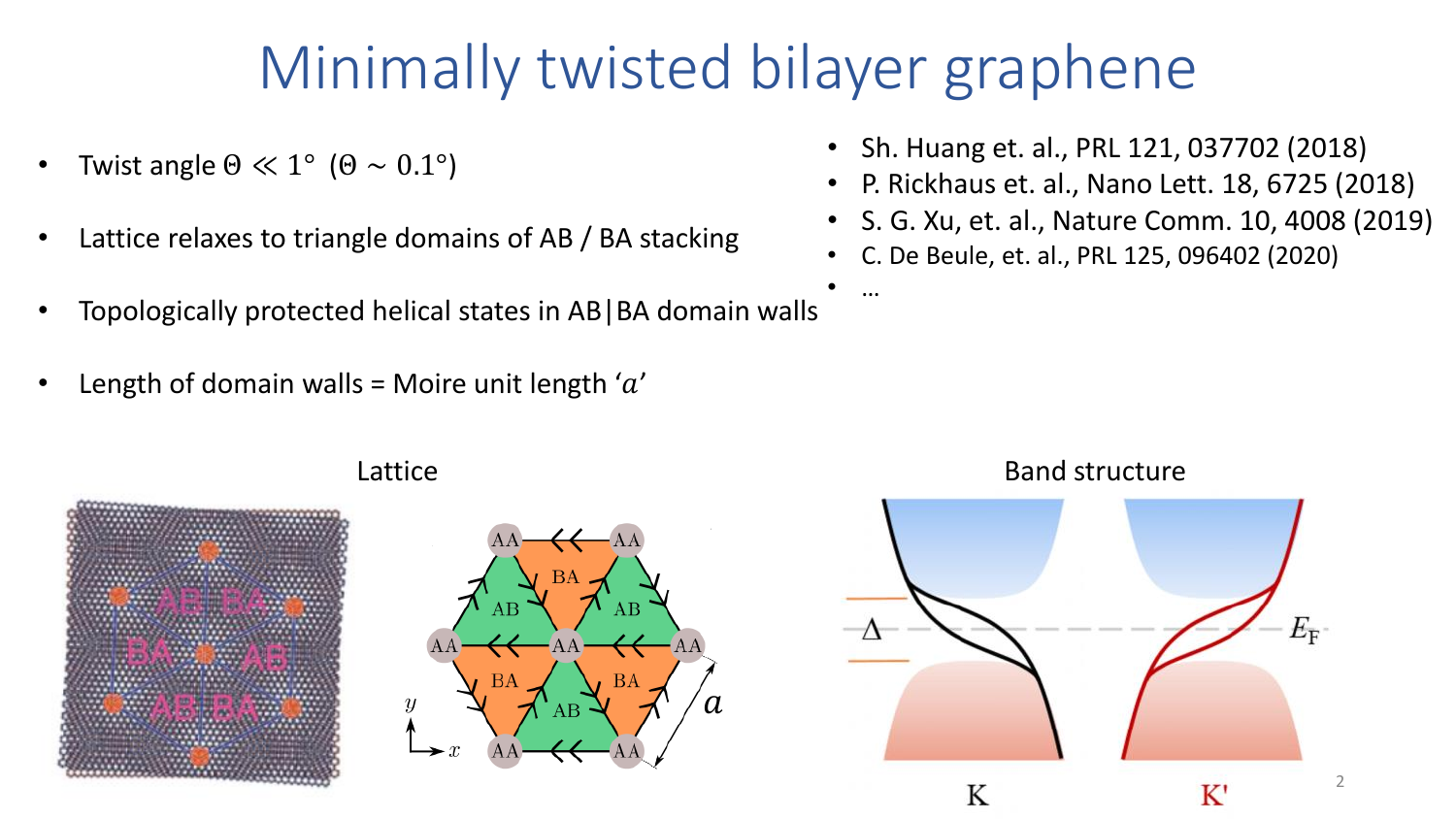#### Network of 1-D channel in TBLG

Two helical modes per domain wall in one valley

$$
S\cdot\{a_1,a_2,a_3,a_1',a_2',a_3'\}^\top=\{b_1,b_2,b_3,b_1',b_2',b_3'\}^\top,
$$

• S-matrix description

$$
a_2, a_2 \quad a_3, b_3
$$
\n
$$
b_1, b'_1 \leftarrow \begin{matrix} \mathbf{1} & \mathbf{1} & \mathbf{1} & \mathbf{1} & \mathbf{1} & \mathbf{1} & \mathbf{1} & \mathbf{1} & \mathbf{1} & \mathbf{1} & \mathbf{1} & \mathbf{1} & \mathbf{1} & \mathbf{1} & \mathbf{1} & \mathbf{1} & \mathbf{1} & \mathbf{1} & \mathbf{1} & \mathbf{1} & \mathbf{1} & \mathbf{1} & \mathbf{1} & \mathbf{1} & \mathbf{1} & \mathbf{1} & \mathbf{1} & \mathbf{1} & \mathbf{1} & \mathbf{1} & \mathbf{1} & \mathbf{1} & \mathbf{1} & \mathbf{1} & \mathbf{1} & \mathbf{1} & \mathbf{1} & \mathbf{1} & \mathbf{1} & \mathbf{1} & \mathbf{1} & \mathbf{1} & \mathbf{1} & \mathbf{1} & \mathbf{1} & \mathbf{1} & \mathbf{1} & \mathbf{1} & \mathbf{1} & \mathbf{1} & \mathbf{1} & \mathbf{1} & \mathbf{1} & \mathbf{1} & \mathbf{1} & \mathbf{1} & \mathbf{1} & \mathbf{1} & \mathbf{1} & \mathbf{1} & \mathbf{1} & \mathbf{1} & \mathbf{1} & \mathbf{1} & \mathbf{1} & \mathbf{1} & \mathbf{1} & \mathbf{1} & \mathbf{1} & \mathbf{1} & \mathbf{1} & \mathbf{1} & \mathbf{1} & \mathbf{1} & \mathbf{1} & \mathbf{1} & \mathbf{1} & \mathbf{1} & \mathbf{1} & \mathbf{1} & \mathbf{1} & \mathbf{1} & \mathbf{1} & \mathbf{1} & \mathbf{1} & \mathbf{1} & \mathbf{1} & \mathbf{1} & \mathbf{1} & \mathbf{1} & \mathbf{1} & \mathbf{1} & \mathbf{1} & \mathbf{1} & \mathbf{1} & \mathbf{1} & \mathbf{1} & \mathbf{1} & \mathbf{1} & \mathbf{1} & \mathbf{1} & \mathbf{1} & \mathbf{
$$

 $1 \quad 1 \quad 11$ 



C. De Beule, F. Dominguez, and P. Recher PRL 125, 096402 (2020)

• The number of parameters can be reduced by taking equal intra-channel and inter-channel probabilities 1 1

$$
P_{f1} = P_{f2} = \frac{1}{2}P_f, \quad P_{d1} = P_{d2} = \frac{1}{4}(1 - P_f) \rightarrow \beta = \alpha + \pi/2
$$

• The parameter  $\alpha$  governs the appearance of closed loops of scattering sequences

$$
S_1 = e^{i\alpha} \sqrt{P_{d1}} \begin{pmatrix} 0 & 1 & 1 \\ 1 & 0 & 1 \\ 1 & 1 & 0 \end{pmatrix} + e^{i\beta} \mathbb{1} \sqrt{P_{f1}},
$$

$$
S_2 = \sqrt{P_{d2}} \begin{pmatrix} 0 & 1 & -1 \\ -1 & 0 & 1 \\ 1 & -1 & 0 \end{pmatrix} - \mathbb{1} \sqrt{P_{f2}}.
$$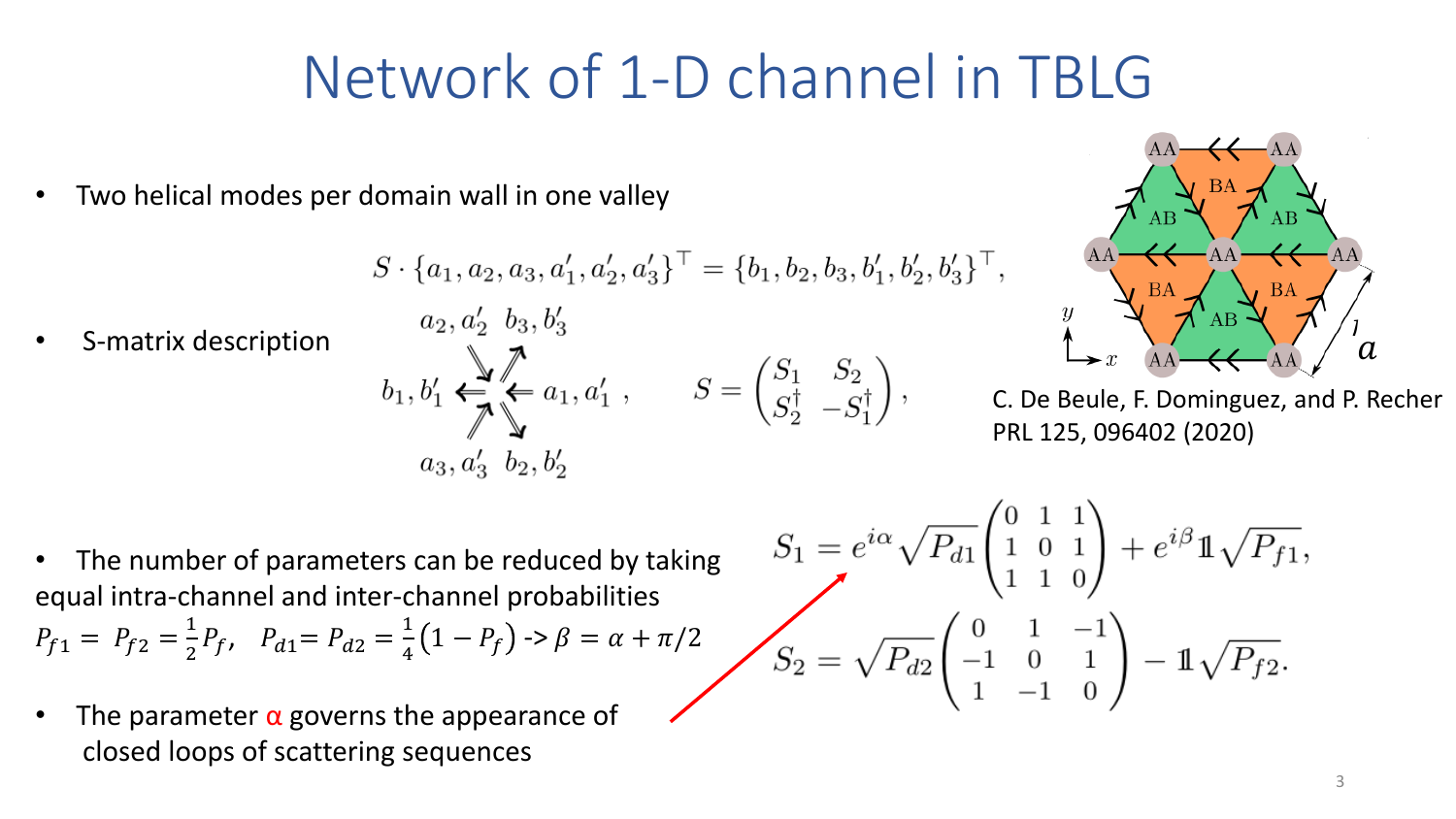#### Quantum random walk description

- $\alpha = 0$  regime: quasi-1D quantum random walk
- 3 copies in  $0^\circ$ ,  $\pm 120^\circ$  directions
- Wave amplitudes of 2 modes form pseudospin degree

 $\psi = (\psi_+, \psi_-)$ 

• Discrete evolution with time steps  $dt = a/v$ 

 $\psi_{t+t_0} = \mathcal{T} R \psi_t,$ 

 $\mathcal{T}\psi(y) = (\psi_+(y - a_y), \psi_-(y + a_y)) = e^{-ia_y \hat{k}_y \sigma_z} \psi(y)$ 

$$
R = \begin{pmatrix} e^{i\pi/4} \sqrt{P_f} & \sqrt{1 - P_f} \\ \sqrt{1 - P_f} & -e^{-i\pi/4} \sqrt{P_f} \end{pmatrix}
$$

• Eigenvalues of  $\mathcal{T}R$  operator  $e^{-i\varepsilon t_0}$ 

$$
\varepsilon_{\pm}t_0 = \pm \arccos[\sqrt{P_f}\sin(a_y k_y - \pi/4)] + \pi/2
$$



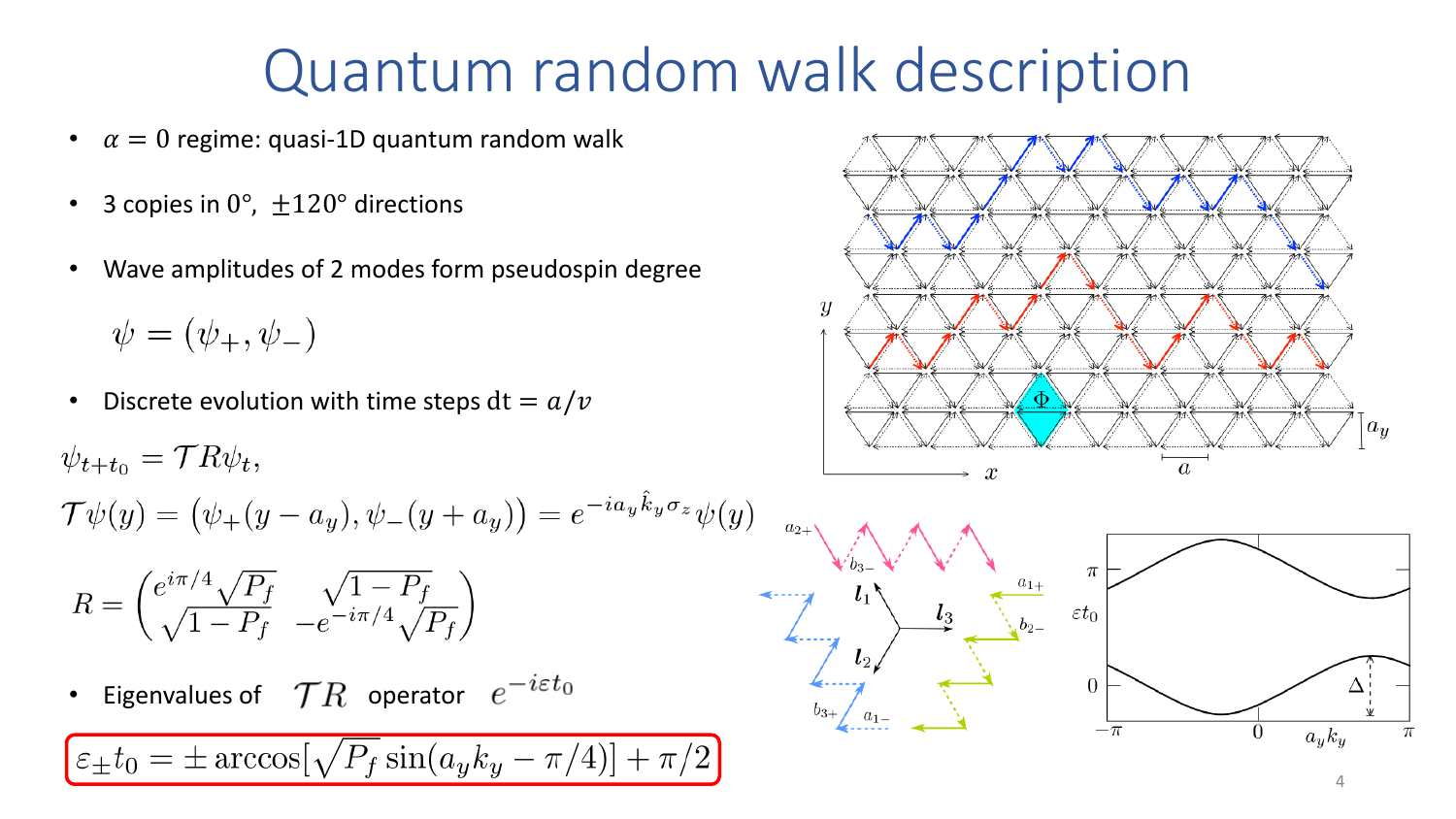### Perpendicular magnetic field <-> Bloch oscillations

• Perpendicular magnetic field

 $B = \nabla \times A$   $A = (-By, Ba/4, 0)$ 

- Adds phase on each domain wall  $-e\int \mathbf{A} \cdot d\mathbf{l}$
- Modification of quantum random walk  $\Phi = Baa_y$  $\psi_{t+t_0} = \tilde{e}^{i\phi\tilde{y}/a\tilde{y}}T R \psi_t, \phi = \pi \Phi/\Phi_0 \qquad \Phi_0 = h/e$
- Comparing with eigenvalues of  $\mathcal{T}R e^{-i \varepsilon t_0}$
- Like adding electric field to Bloch band  $\mathcal{E} \equiv Bv/2$ .

• 
$$
\varepsilon_{\pm} t_0 = \pm \arccos[\sqrt{P_f} \sin(a_y k_y - \pi/4)] + \pi/2 - \phi \hat{y}/a_y
$$

Effective Bloch oscillations frequency  $\omega_{\rm B}=a_y e {\cal E}/\hbar=\phi/t_0$ 





(Ref. T. Hartmann et al 2004 NJP 6 2, …)

5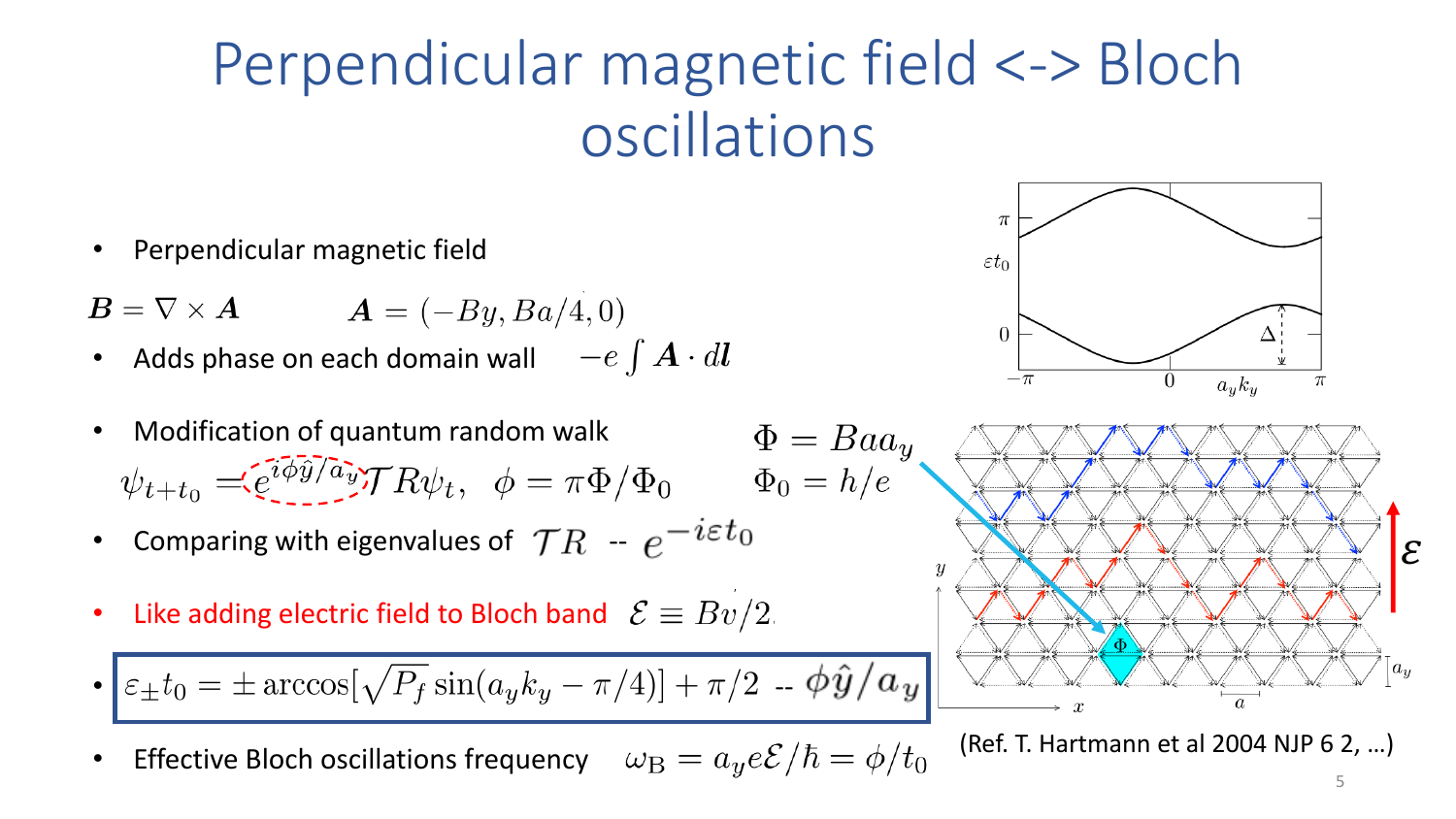## Proposed setup and currents distribution in TBLG



- Current is injected into left narrow contact
- Conductance is measured by right narrow contact -> **"Local conductance"** I = G V
- Changing magnetic field we would find different parts of oscillations focused / not focused regime

 $y_{envelope}(x) = \pm (2a_y/\phi) \arcsin \sqrt{P_f} \times \sin(\phi x/a)$   $t \mapsto 2x/v$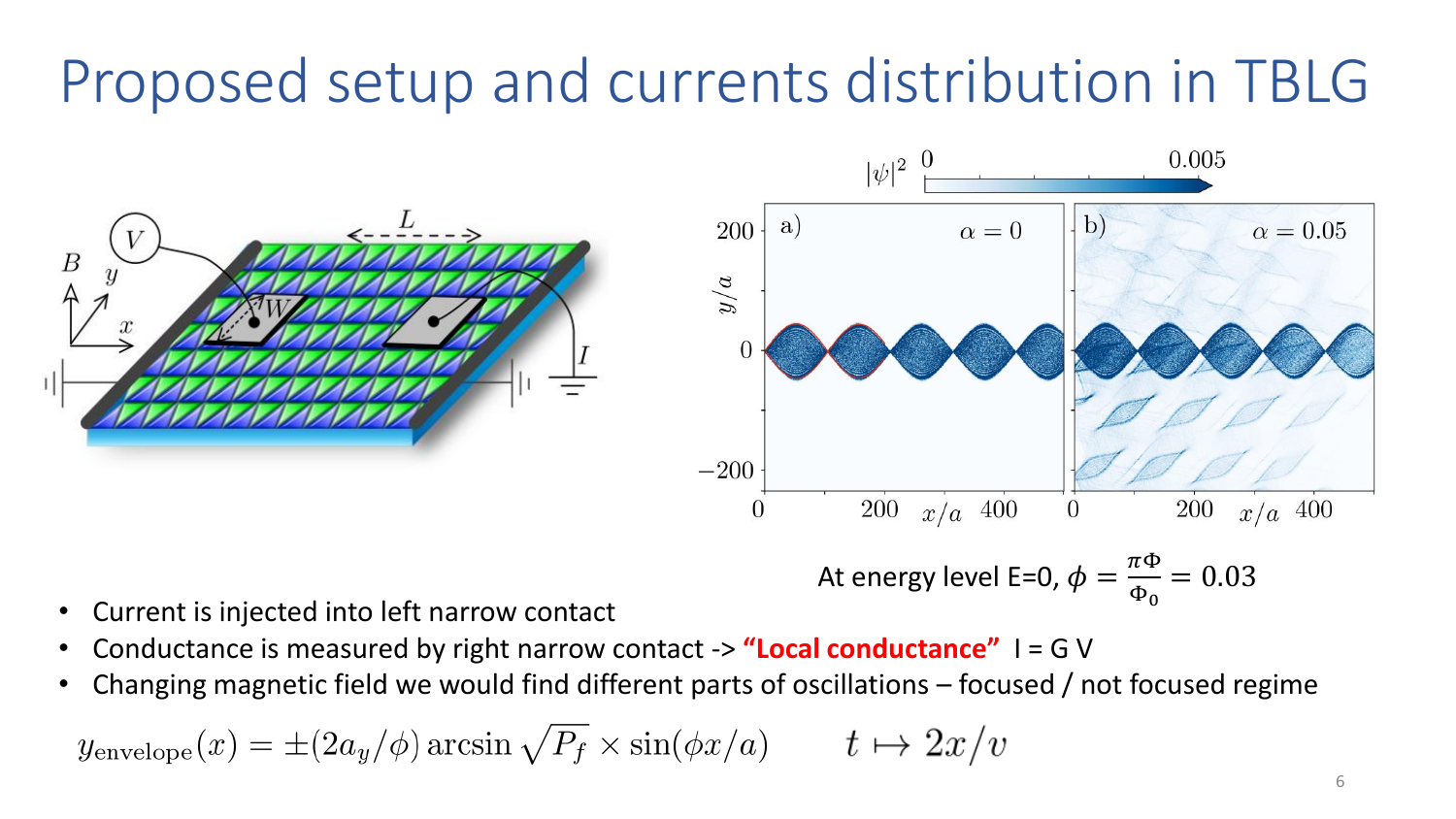#### Oscillations in magnetoconductance

• Possibility to test in transport experiment: varying magnetic field, period of G oscillations depends on contact separation